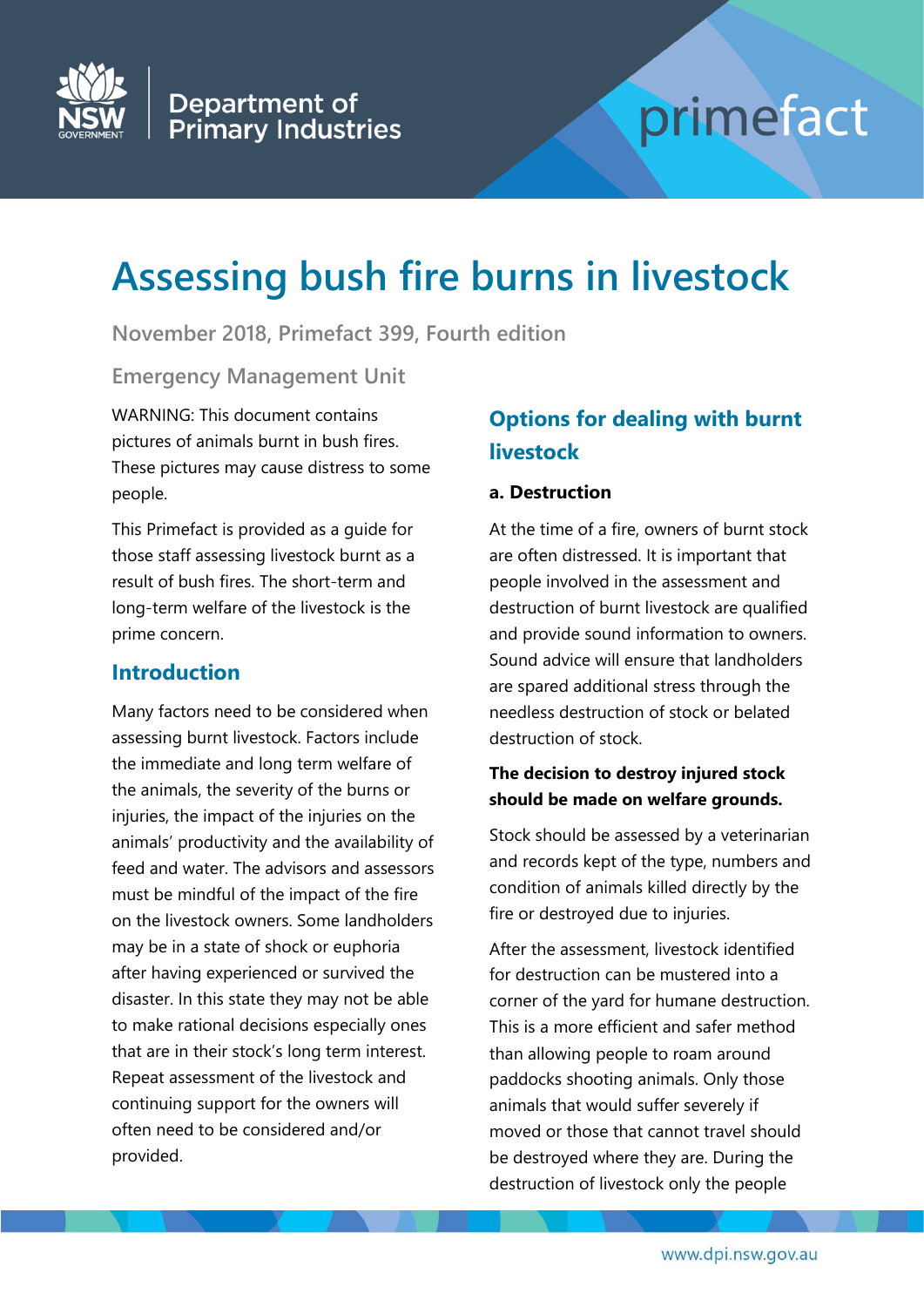that are experienced and need to be involved should be present.

Livestock that show signs of obvious distress should be immediately treated by a veterinarian or be humanely destroyed without delay.

#### **b. Keep, nurse and reassess**

Animals that are mobile and alert and have burns that do not warrant immediate destruction are candidates for retention provided that veterinary care, facilities, labour and suitable feed are readily available **and** the owner is willing and able (both physically and emotionally) to undertake this often difficult task.

Where intensive veterinary treatment is available it may be worth attempting to save very valuable animals that have burns or injuries. In any event, treatment is likely to be a long and arduous process with no guarantee of success and the welfare of the animals is paramount.

Any stock retained need to be re-assessed regularly (initially on a daily basis and then every 2-3 days) and should either receive veterinary treatment or be humanely destroyed should their health deteriorate.

#### **How to assess burn injuries**

Assessing burn injuries is never easy and even with the most conservative assessment some livestock may deteriorate later due to burn injuries that are initially not obvious. It is therefore important that all burnt livestock be reassessed several times after the fire. Veterinary assistance should be sought as soon as practical if livestock start to

deteriorate or develop secondary problems after the fire.

When assessing burnt livestock several factors need to be taken into account before determining their fate. These include:

- the extent and severity of the burns and injuries
- the location of the burns
- whether the stock are pregnant and time of gestation
- any concurrent illnesses the stock may have
- the general body condition of the stock
- the age of the stock
- the facilities available for nursing
- the owners ability and willingness to nurse burnt stock (both physically and mentally)
- whether the type of property permits intensive care of stock
- the quality and quantity of feed and water available
- veterinarian's experience in assessing burnt stock.

Examination procedures are divided into two phases.

#### **Emergency phase**

The emergency phase occurs during or immediately after a fire. Destruction of stock at this time is essentially based on humane grounds. Severely burnt animals that are either unconscious, in obvious distress or are unable to get up or walk should be immediately destroyed.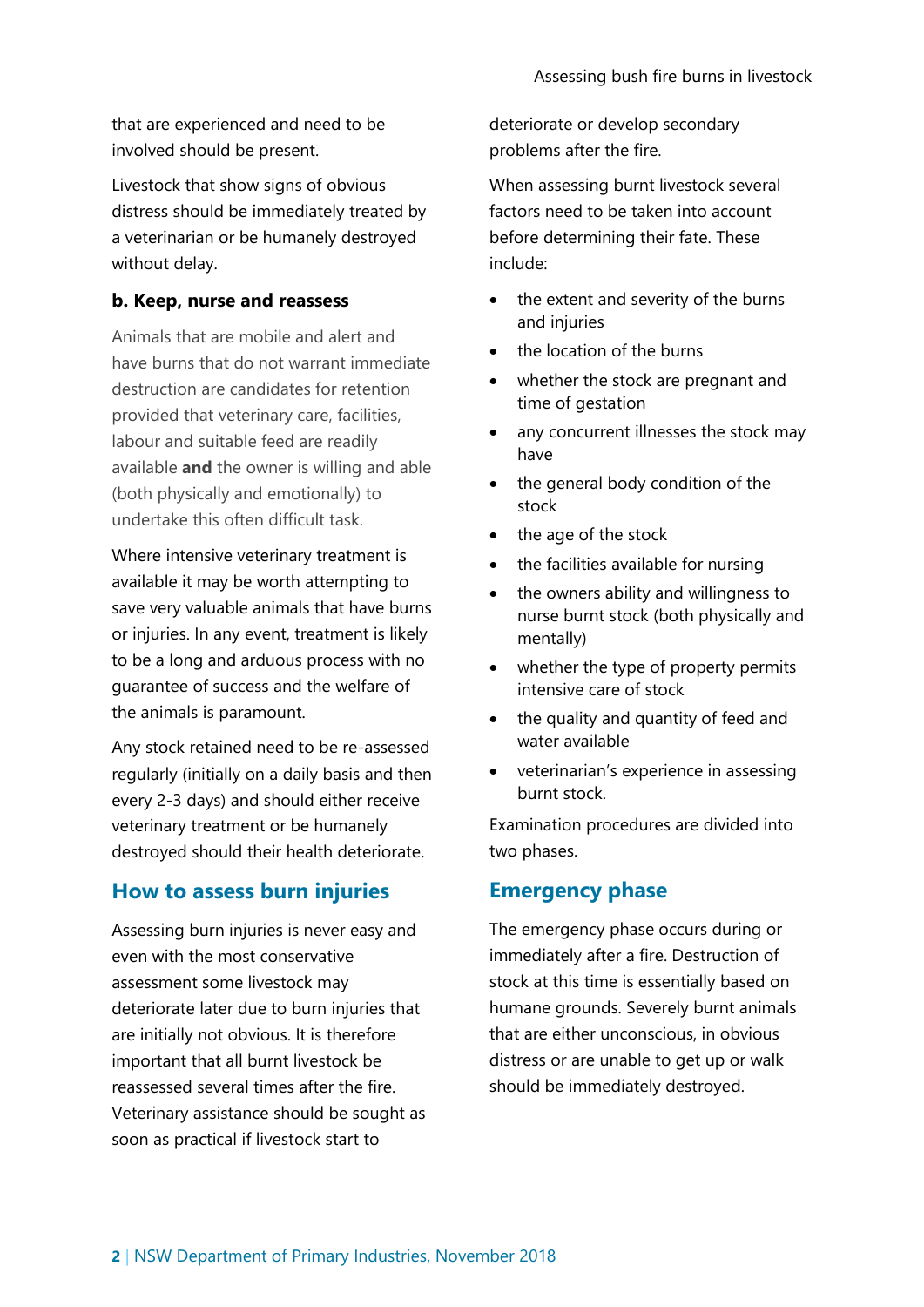Emergency destruction is warranted in the following cases:

- animals with severe charring of limbs, muscles or facial tissues
- animals suffering from smoke or flame inhalation resulting in acute pneumonia as evidenced by laboured breathing, frothing at the nose and mouth and coughing
- animals which are down and unable to rise because of burn injuries
- animals which are reluctant or unable to move
- inelastic skin or swelling of lower limbs in the first 24 hours post fire
- substantial swelling of the face in the first 24 hours post fire.



*Figure 1 Sheep close to death, unable to get up, with burns to all bare skin areas should be destroyed*



*Figure 2 Burnt legs with severe swelling - warrants destruction*



*Figure 3 Extensive damage to underlying tissues in cattle warrants destruction (photo: Local Land Services)*



*Figure 4 Extensive damage to underlying tissues (bottom) - warrants destruction*

# **Delayed phase**

The delayed phase usually commences a day or so after the fire and may continue for some time afterwards. Where possible, the stock should be yarded so that each animal can be examined closely and be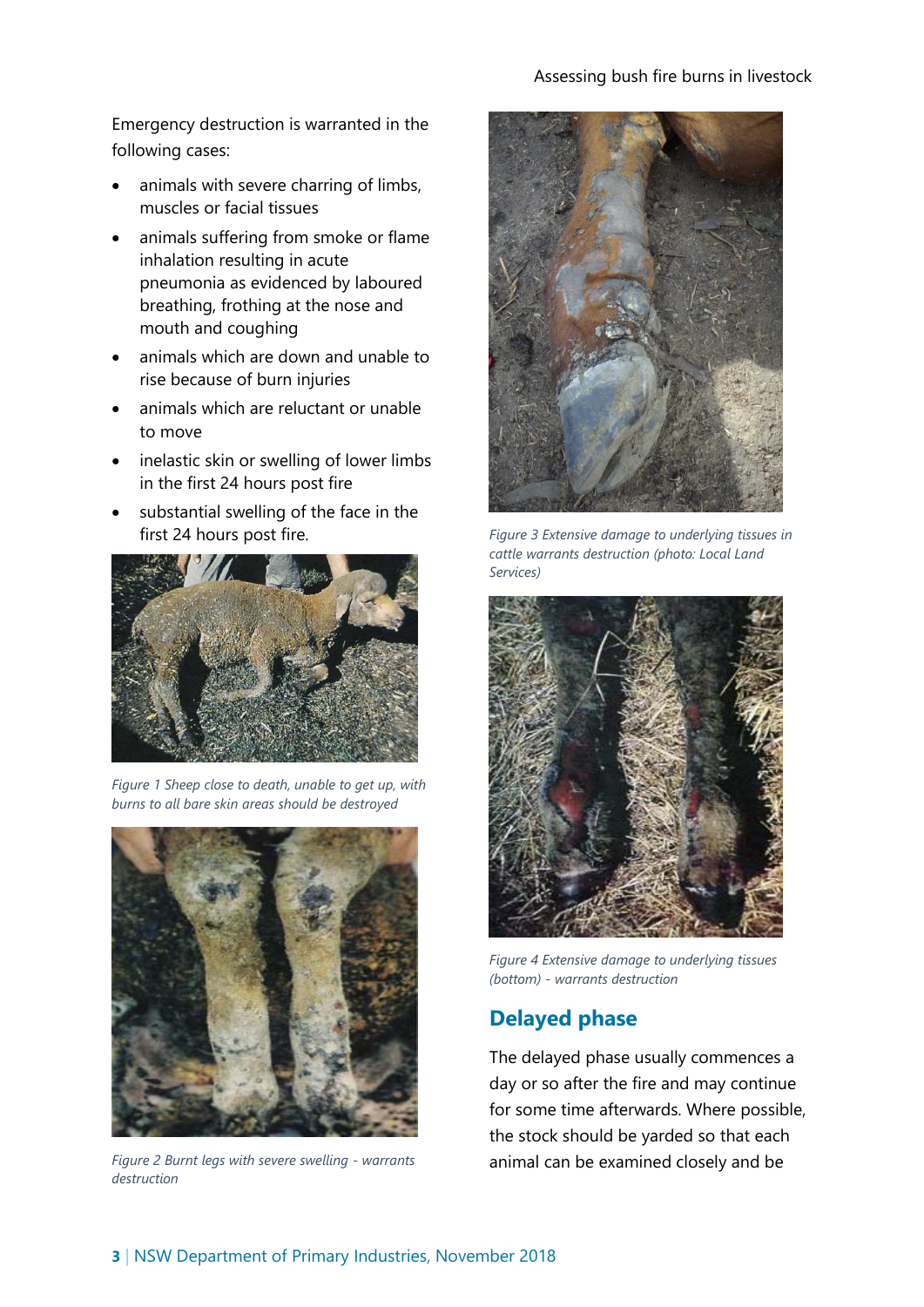#### Assessing bush fire burns in livestock

critically appraised. Yards in close proximity or temporary yards can be used. The assistance of livestock owners and managers should be sought for mustering and identification of livestock, but it is important to consider the feelings of these people as they may be too upset or shocked at witnessing burnt and injured livestock and/or their destruction.

Sheep are more prone to fire injuries than other livestock. They tend to be driven before a fire in a mob and pack against fences or in gullies where they are burnt or suffocated. The types of burns often reflect this behaviour with animals on the outside of the mob being burnt. Those in the middle sometimes escape injury completely.

Singed wool is not always a good indicator of the severity of a sheep's burns. Sheep in full wool are less likely to have severe burns than sheep which are off-shears. The outside of the fleece can be quite charred yet the skin under the wool may be completely unaffected. It is important to be aware that apparently mild burns to vital areas may result in rapid deterioration, suffering and death.

For these reasons sheep need to be carefully examined and turned up for a closer inspection. It is important to reassess sheep daily for the first few days or if that is not possible, consider erring towards destroying the animals with apparent less severe initial burns.

The areas that must be closely examined on each animal include: the face, ears, lips, anus, vulva, teats, penis, prepuce, scrotum, axilla, inguinal areas, legs and the feet.



*Figure 5 Animal with severe burns to the face and eyes should be destroyed on humane grounds*

**Sheep** with the following burns/injuries should be destroyed:

- severe burns which have destroyed areas of skin making it split and slough away to more than 10-15 % of their body or to vital body parts (i.e. feet, inguinal areas)
- major swelling of limbs
- lame sheep with lost hooves or separation between the hooves and coronary band. Separation between the join of hoof and skin often occurs after fires and leads to loss of hoofs. While it is likely that new horn will eventually regrow, the animal will be in pain for considerable time and prone to flystrike or secondary infections leading to loss of condition. Also, regrown hoofs are often deformed making the animals more susceptible to foot problems. Unless pain relief and good consistent nursing can be provided the sheep should be destroyed.
- pneumonia through smoke inhalation evident by respiratory distress
- facial burns that interfere severely with eating, drinking or breathing.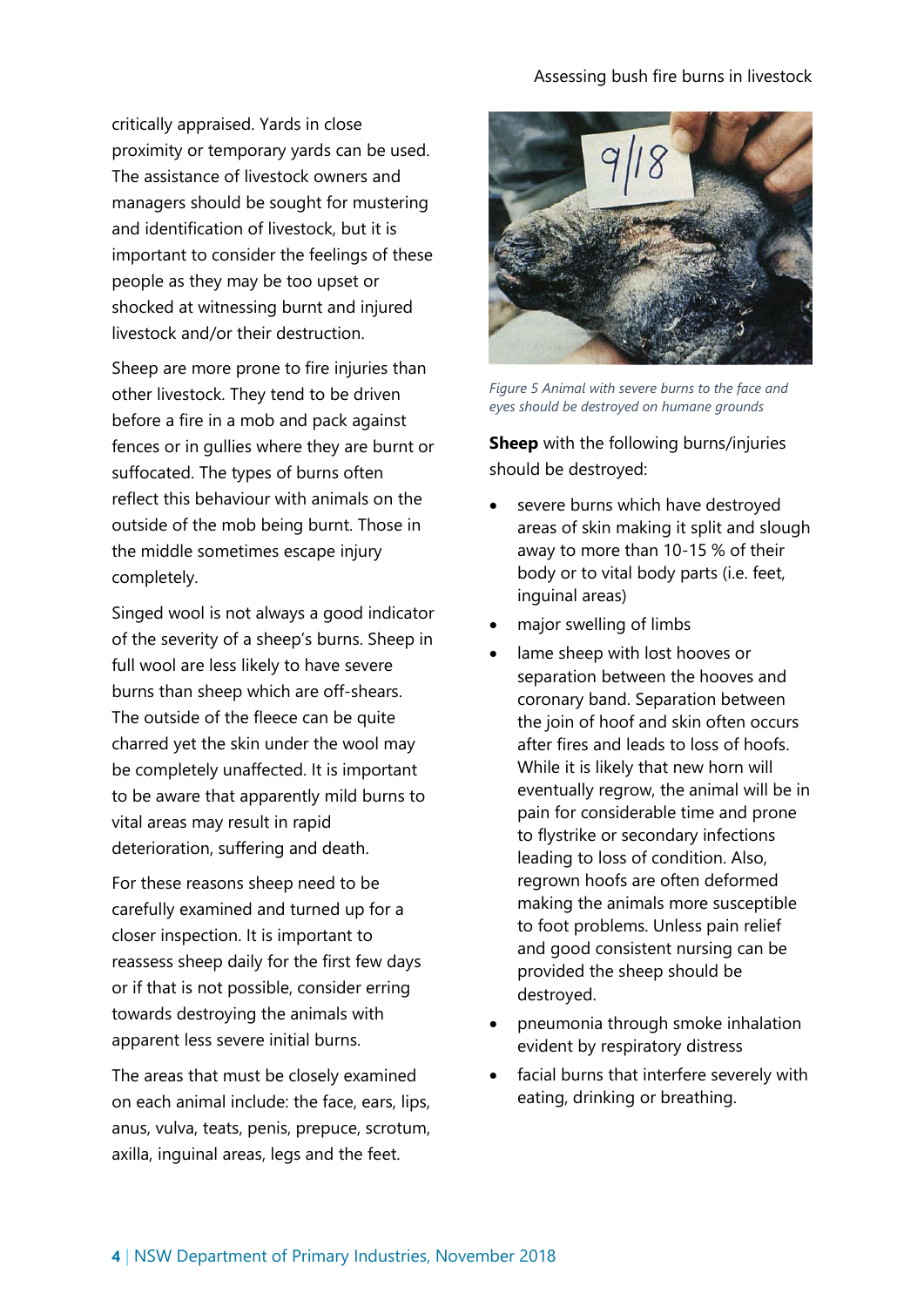#### Assessing bush fire burns in livestock

**Goats** are more susceptible to stress then sheep. They are generally less protected against radiation burns because of their hair-coat. For this reason it is important that each animal be individually inspected including a close examination of the skin. Otherwise, assessment should be undertaken as for sheep.

**Cattle** generally manage to escape the full force of a fire, and are burnt only if they are trapped against fences or other obstacles. Teats and udders in females and penis, scrotum and prepuce in males are commonly affected and in some instances this may result in secondary problems (i.e. mastitis). Frequent reassessment is needed to ensure the normal function of these organs returns, otherwise animals should be culled.

Burns to feet will often result in painful conditions and cattle are reluctant to walk and feed. Prolonged treatment with antibiotics may be necessary. Repeated veterinary assessment is often required.

Owners need to be aware that nursing injured cattle can be costly, take a long time and be emotionally and physically draining.



*Figure 6 Burnt feet with damage to the join between the hoof and skin a few days after the fire*



*Figure 7 The same sheep two weeks later with some separation of the join between the hoof and skin and outpouring of watery fluid. The sheep recovered uneventfully without losing the hoof*



*Figure 8 Burns to the udder and legs requires monitoring (photo: Local Land Services)*



*Figure 9 Burnt feet with hoof detachment - requires monitoring/destruction (photo: Local Land Services)*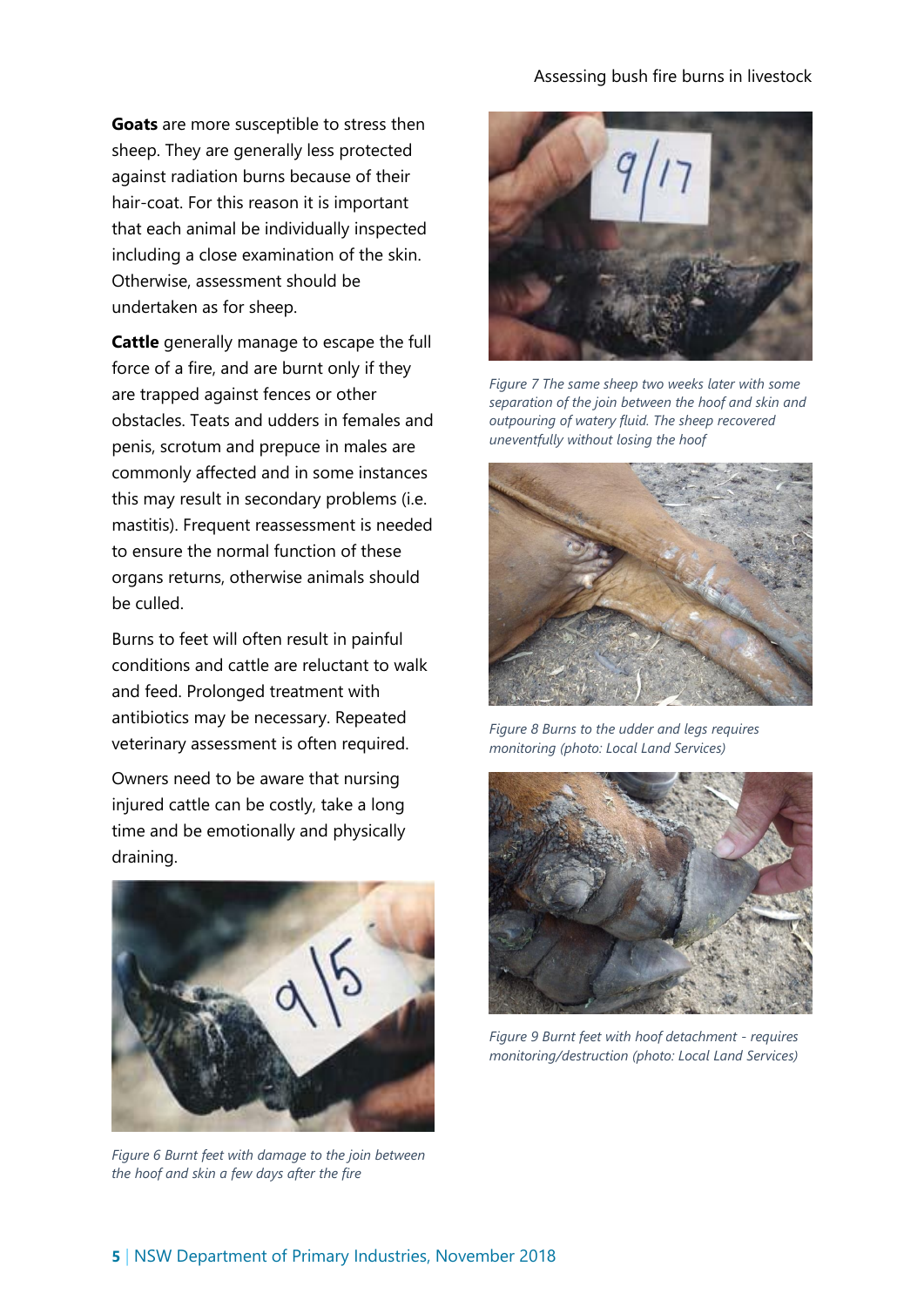**Horses**, like cattle, will usually escape from the path of the fire. Horses with quite severe burns will often respond well to intensive veterinary treatment even though this may be tedious and expensive. Veterinary advice is essential if this option is to be pursued.

**Pigs** are very susceptible to heat stress and will often die from this alone. They do not withstand burns well and all pigs that have received burns should be destroyed.

**Poultry** are also very susceptible to heat stress and will usually die as a result. Those that survive a fire will normally recover without treatment. In order to reduce further stress to the survivors any birds that are injured and need destruction are best removed at night when other birds are roosting.

### **Nursing burnt stock**

Animals that are assessed and not destroyed in the 'emergency and delayed phase' should be placed in a 'hospital' paddock or yard where they can be inspected regularly and nursed.

Points to consider and ensure are:

- place stock on the softest most level ground available, especially if their feet are burnt
- provide ready access to good-quality feed and water. Burnt animals are reluctant to move and usually do not eat for a few days. They should be given high-protein feeds such as good lucerne or meadow hay.
- inspect animals often enough to ensure they are able to move to water and drink. Animals which are unable to drink should be destroyed
- try to provide access to good shade
- remember to control worms especially after rain
- check all animals regularly for signs of flystrike, both on burnt areas of the body and on the feet and treat if necessary
- some animals may benefit from long acting antibiotics to treat secondary infections - seek veterinary advice.

**Re-examine and reassess stock daily for at least a week after the fire and then 2- 3 times weekly for a further 2-3 weeks. Humanely destroy animals as necessary based on these assessments. Particular attention should be given to mobility, inappetence and development of respiratory signs.**

After the fire, longer term availability of nutrition or agistment needs to be assessed. Livestock owners should be made aware of assistance.

#### **Methods of destruction**

As a guide follow the directions given in the Primefact 310 *Humane destruction of stock.*

NSW Department of Primary Industries (NSW DPI) and Local Land Services (LLS), through the Local Emergency Operation Centre, can assist in coordinating the destruction and disposal of livestock.

# **Further information**

NSW DPI and LLS have a responsibility for agricultural and animal welfare issues resulting from emergencies and will provide emergency support in these situations. Contact can be made through the Local Emergency Operation Centre in charge of the operation.